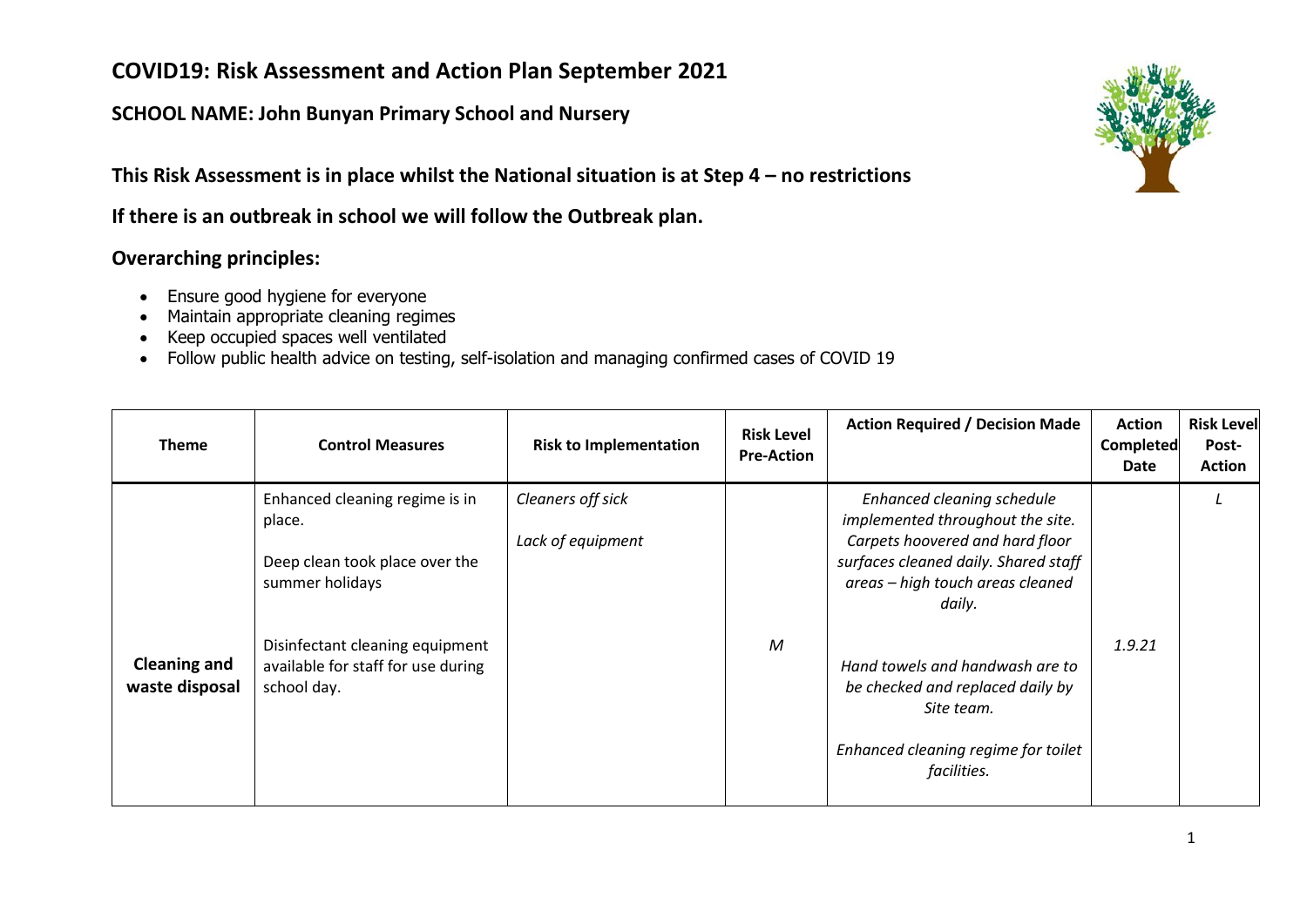|                   | Adequate cleaning supplies and<br>facilities around the school are in<br>place.<br>Arrangements for longer-term<br>continual supplies are also in<br>place. | No hand sanitiser for visitors<br>to reception.<br>Classrooms do not have<br>tissues.<br>Low supply of any cleaning<br>product. | $\mathcal M$     | Hand sanitiser available at the<br>school entrance and in classes<br>Disposable tissues in each<br>classroom to implement the 'catch<br>it, bin it, kill it' approach<br>Stock check and ordering schedule<br>reviewed and order made as<br>necessary. | 1.9.21 |  |
|-------------------|-------------------------------------------------------------------------------------------------------------------------------------------------------------|---------------------------------------------------------------------------------------------------------------------------------|------------------|--------------------------------------------------------------------------------------------------------------------------------------------------------------------------------------------------------------------------------------------------------|--------|--|
| <b>Classrooms</b> | Classrooms have maximum<br>ventilation possible to allow for<br>good air flow                                                                               | Doors/ windows not open                                                                                                         | $\boldsymbol{M}$ | Windows/doors open to provide<br>adequate ventilation. Doors<br>opened during each break to allow<br>for air flow.                                                                                                                                     | 1.9.21 |  |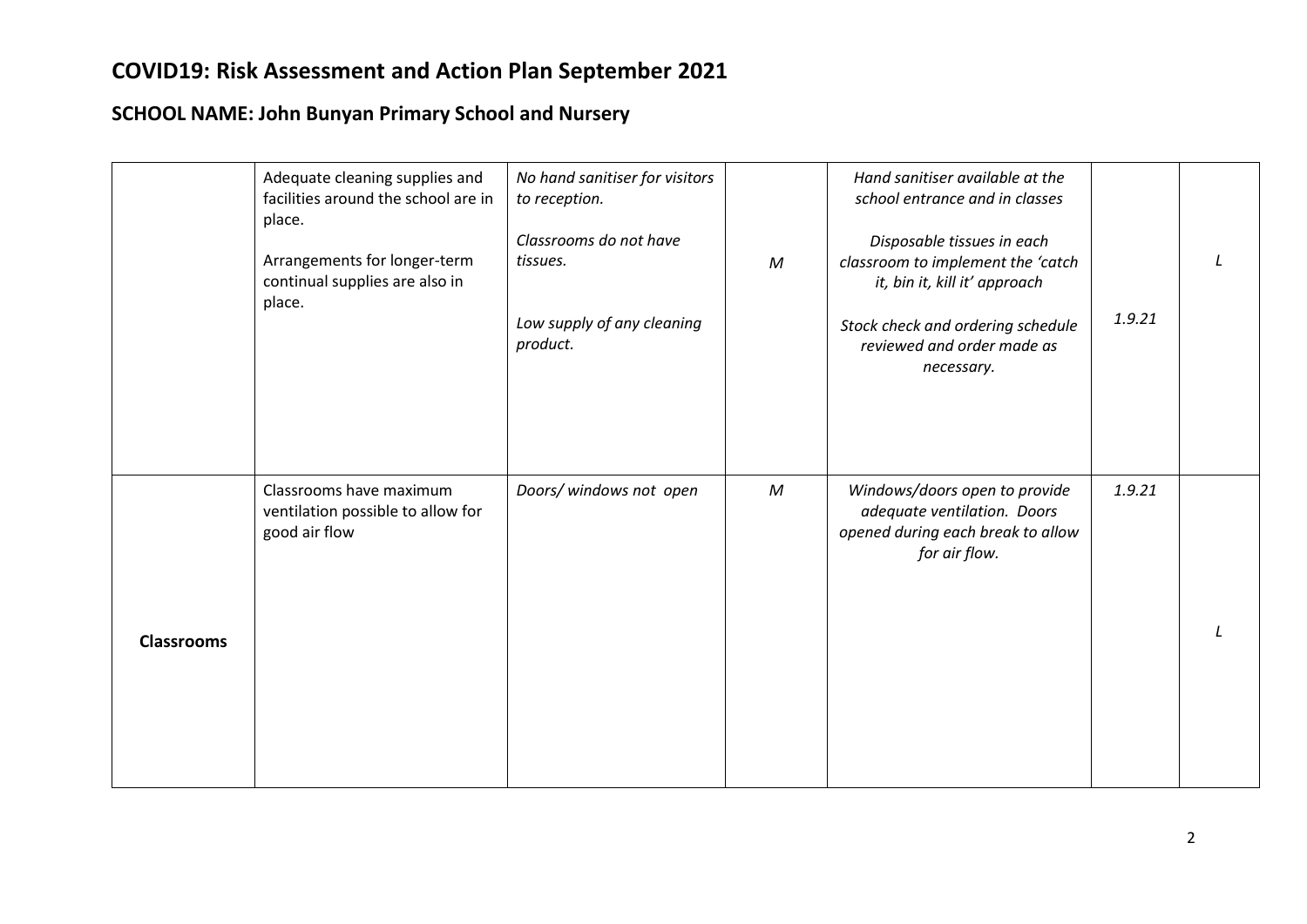|                    | Plans to respond to increased<br>sickness levels are in place.                                                                                                                                                                          | Cover becomes sick and is<br>unavailable                                 | M            | Staff redeployed within small<br>schools to cover                                                                                                                                                                                                           | 1.9.21 |   |
|--------------------|-----------------------------------------------------------------------------------------------------------------------------------------------------------------------------------------------------------------------------------------|--------------------------------------------------------------------------|--------------|-------------------------------------------------------------------------------------------------------------------------------------------------------------------------------------------------------------------------------------------------------------|--------|---|
| <b>Staffing</b>    | Approach to support wellbeing,<br>mental health and resilience in<br>place, including bereavement<br>support<br>How staff are supported to<br>follow this within their own<br>situations and that of pupils and<br>colleagues is clear. | Staff/pupils not talking how<br>they are feeling<br>Impact on attendance | H            | SLT to support staff and to signpost<br>staff to available support and<br>advice for schools and pupils<br>available from ECC, including the<br><b>Educational Psychology service</b><br>https://schools.essex.gov.uk/admin/C<br>OVID-19/Pages/default.aspx | 1.9.21 | м |
|                    | Staff complete twice weekly<br>lateral flow testing.                                                                                                                                                                                    | Lack of tests                                                            | $\mathcal M$ | Kits ordered to keep constant<br>supply                                                                                                                                                                                                                     | 1.9.21 |   |
|                    | Arrangements in place for any<br>visitors/ contractors on site,<br>protocols and expectations<br>shared.                                                                                                                                |                                                                          | $\mathcal M$ | Use alcohol gel on entry. Advise of<br>risk assessment.                                                                                                                                                                                                     | 1.9.21 |   |
| <b>Group Sizes</b> |                                                                                                                                                                                                                                         |                                                                          | $\mathcal M$ | Breaktime - children kept in year<br>groups/ small schools.                                                                                                                                                                                                 | 1.9.21 |   |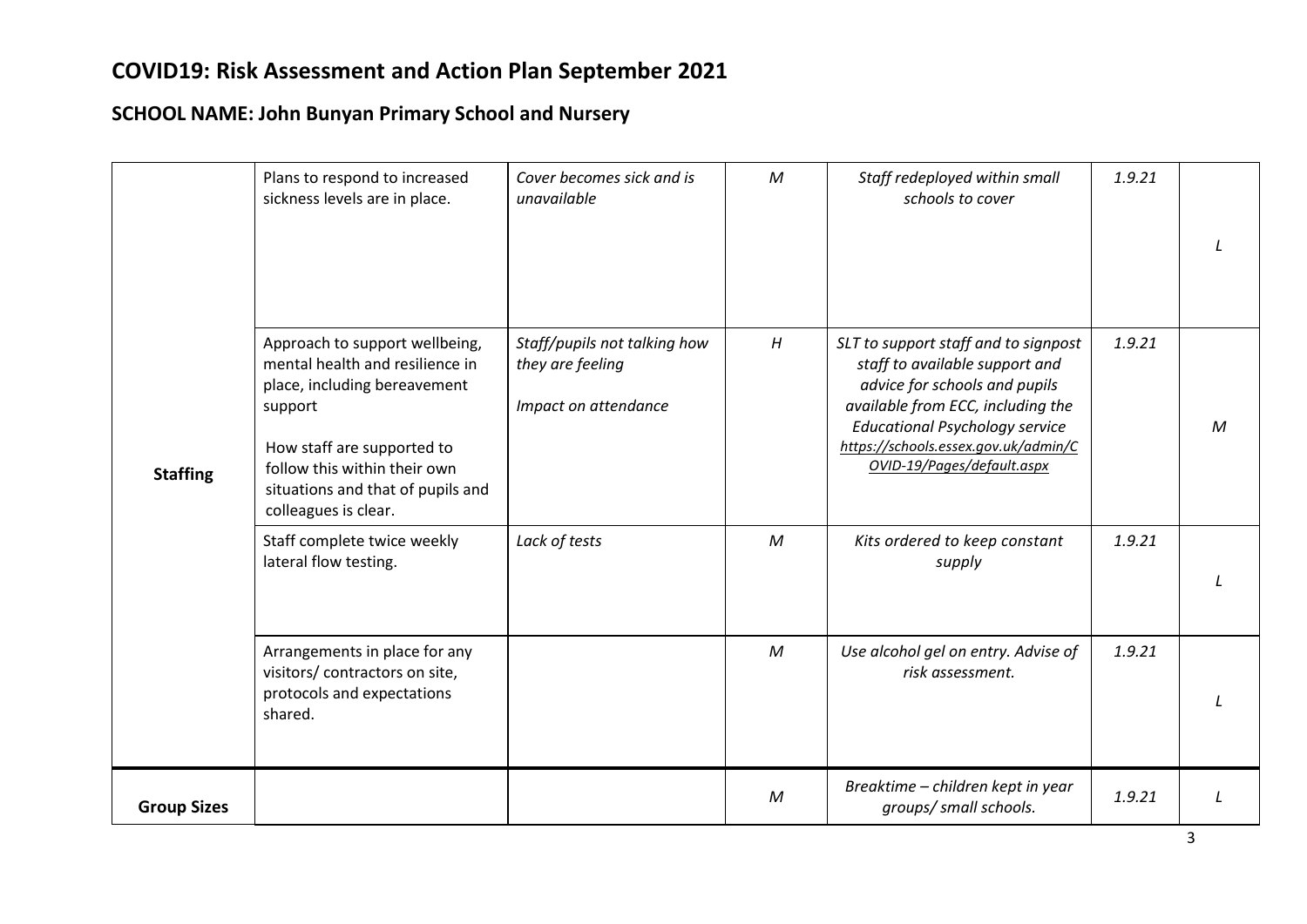|                                                       | All children are in year group/<br>small schools. |                                               |              | Lunchtimes - Year groups separate<br>in hall, staying in small schools in<br>the playground.<br>KS2 celebration assembly to occur<br>outside, weather permitting, or<br>Small schools assemblies<br>commence in hall.                                                   |        |              |
|-------------------------------------------------------|---------------------------------------------------|-----------------------------------------------|--------------|-------------------------------------------------------------------------------------------------------------------------------------------------------------------------------------------------------------------------------------------------------------------------|--------|--------------|
| <b>Social</b><br><b>Distancing</b><br><b>Measures</b> | Arrangements in place for pick<br>up/drop off     | People do not arrive at<br>correct time/place | H            | One way system to continue.<br>Start and pick up times<br>EYFS pick up remains at 2.55, lower<br>school 3.05 middle school at 3.10<br>and Upper school 3.15<br>Lunchtimes remains at 50 minutes<br>Children to use own class/small<br>schools toilets during breaktimes | 1.9.21 | $\mathcal M$ |
|                                                       | Staff social distancing measures:                 |                                               | $\mathcal M$ | Staff room numbers advided to be<br>kept to a minimum and ventilation<br>ensured.<br>Face masks to be worn in situations<br>where close proximity cannot be<br>avoided.                                                                                                 | 1.9.21 |              |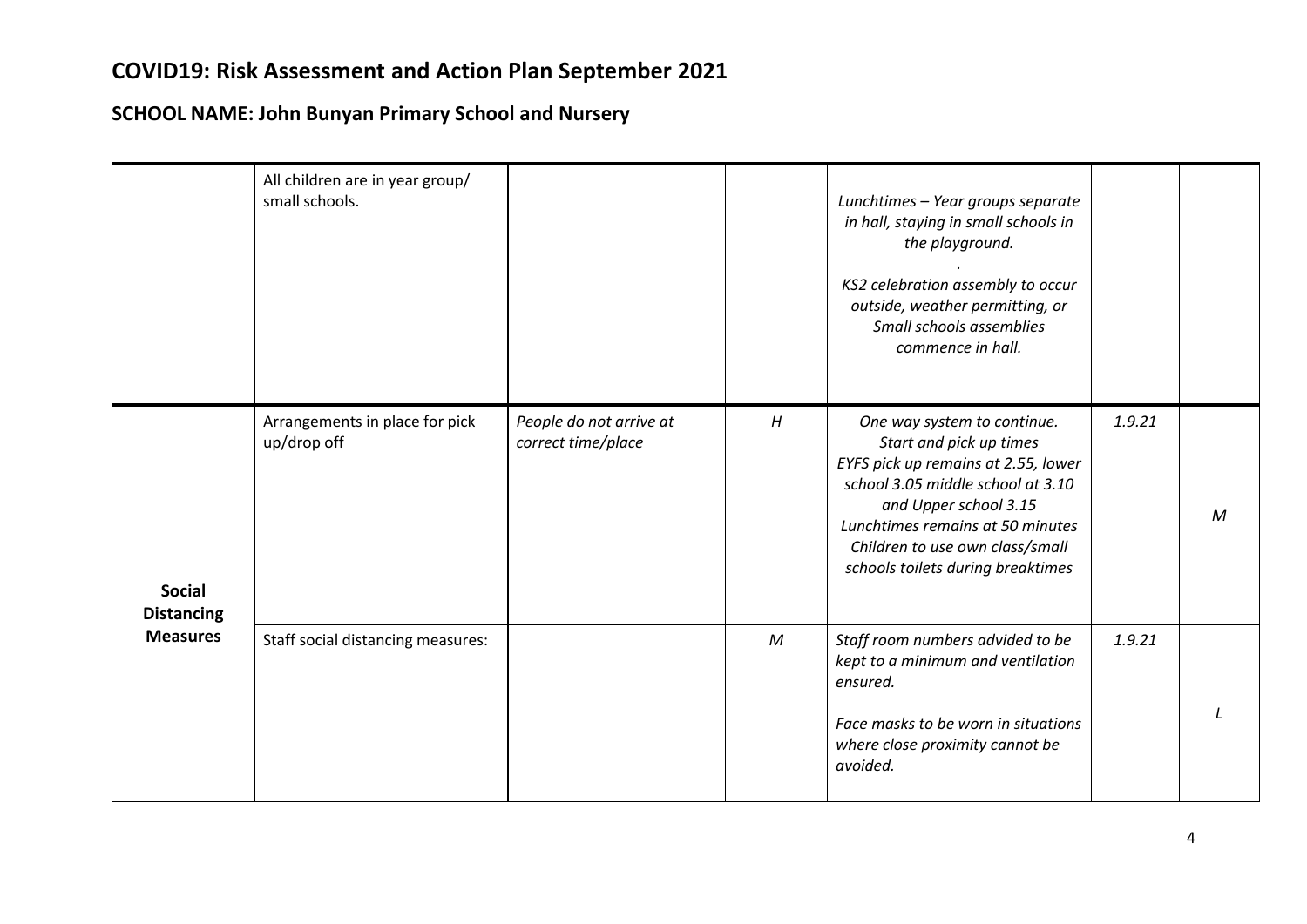|                                                    |                                                                                                                                         |                                    |   | Monday morning meetings in KS2<br>hall, ventilated. Staff meetings take<br>place in hall, ventilated.                                                                                                          |        |  |
|----------------------------------------------------|-----------------------------------------------------------------------------------------------------------------------------------------|------------------------------------|---|----------------------------------------------------------------------------------------------------------------------------------------------------------------------------------------------------------------|--------|--|
|                                                    | Meetings with parents                                                                                                                   |                                    | H | Meetings to take place over phone/<br>TEAMS/outside where possible. In a<br>well ventilated room if meeting has<br>to take place in school. Face masks<br>to be used where close proxity<br>cannot be avoided. |        |  |
| <b>PPE</b>                                         | PPE requirements understood<br>and appropriate supplies in place.<br>Long term approach to obtaining<br>adequate PPE supplies in place. | Shortages incurred                 | H | School stock monitored and<br>maintained.                                                                                                                                                                      | 1.9.21 |  |
| <b>First Aid</b>                                   | Additional procedures for<br>supporting First Aid in place                                                                              |                                    | M | 1) Staff to wear<br>visor/gloves/facemask.<br>2) handwashing before and after<br>treatment                                                                                                                     | 1.9.21 |  |
| <b>Response to</b><br>suspected/<br>confirmed case | Approach to suspected COVID19<br>cases in place during school day:                                                                      | Lack of PPE equipment<br>available | H | Inform SLT member If a child<br>becomes unwell with a new<br>continuous cough or high temp.<br>Follow guidelines for suspected<br>COVID-19 cases.                                                              | 1.9.21 |  |